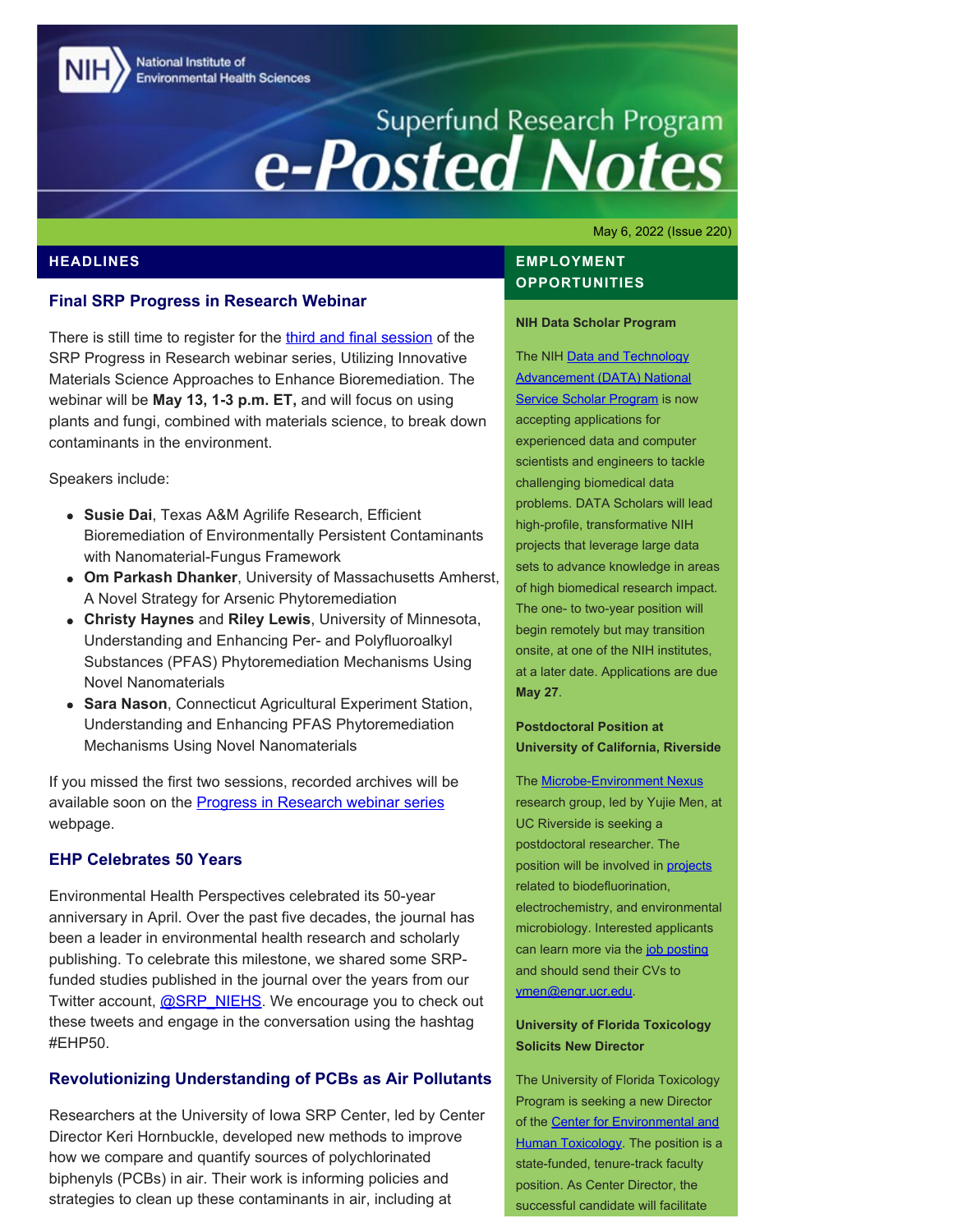Superfund sites and in schools. Read more in the latest **Public [Health Impact Story.](https://www.niehs.nih.gov/research/supported/centers/srp/phi/archives/publicpolicy/hornbuckle/index.cfm)** 

#### **SOT Funding 101 Webinar**

The Society of Toxicology and NIH are hosting a **Funding 101** [Webinar: Multiple Perspectives on the NIH Grant Process](https://www.toxicology.org/events/calendar/eventSingle.asp?dDay=26&dMonth=May&dYear=2022&dID=11075) on **May 26**. The purpose of the webinar is to provide an overview of the NIH grant funding process and insights from successful earlystage and established investigators. The session will feature Mike Humble and Carol Scheffler from NIEHS and Aishwarya Prakash from the University of Southern Alabama. Presentations will be followed by a Q&A panel with the speakers.

#### **IN THE NEWS**

# **NIEHS SRP News Stories**

Take a moment to read about some of our colleagues' latest activities in this month's **Environmental Factor**, the NIEHS newsletter:

- [Materials science and bacteria are key to remediation, experts](https://factor.niehs.nih.gov/2022/5/community-impact/materials-science/index.htm) [say](https://factor.niehs.nih.gov/2022/5/community-impact/materials-science/index.htm): During two recent NIEHS SRP Progress in Research webinars, grantees discussed innovative strategies for bioremediation — the process of using bacteria, fungi, and plants to break down contaminants.
- **[Extramural Paper of the Month: Tropical cyclones linked to](https://factor.niehs.nih.gov/2022/5/papers/dert/index.htm#a1)** [rise in U.S. deaths:](https://factor.niehs.nih.gov/2022/5/papers/dert/index.htm#a1) Over the last three decades, tropical cyclones in the U.S. were associated with higher death rates in subsequent months, according to an NIEHS-funded study.
- **[Extramural Paper of the Month: Link between placenta and](https://factor.niehs.nih.gov/2022/5/papers/dert/index.htm#a4)** [fetal brain may predict neurodevelopment disorders](https://factor.niehs.nih.gov/2022/5/papers/dert/index.htm#a4): A new NIEHS-funded study in mice showed that prenatal exposure to polychlorinated biphenyls (PCBs) altered DNA methylation in both the placenta and fetal brain in a manner consistent with neurodevelopmental disorders.

Visit the SRP page for more stories about the program:

• **[SRP Shines at SOT](https://www.niehs.nih.gov/research/supported/centers/srp/news/2022news/SOT/index.cfm):** SRP grantees from across the country gathered in person and virtually for the 2022 Society of Toxicology (SOT) Annual Meeting, held March 27-31 in San Diego, California.

#### **SRP-Funded Remediation Technology Implemented in Virginia**

A technology developed by SRP-funded researcher [Upal Ghosh](https://tools.niehs.nih.gov/srp/programs/Program_detail.cfm?Project_ID=R01ES032719) and collaborators at the University of Maryland, Baltimore County, is being implemented to [remediate a site in Virginia](https://whro.org/news/local-news/28109-pellets-of-carbon-will-help-rid-paradise-creek-of-chemicals-after-dredging-millions-of-pounds-of-sediment). The technology, called SediMite, consists of pellets of activated carbon that can absorb contaminants from sediment. This effort is part of the **Elizabeth River Project**, which aims to clean up sediments contaminated with PCBs in the area. Another **full-scale** [project will be implemented](https://www.epa.gov/newsreleases/epa-and-mpca-announce-6m-sediment-cleanup-st-louis-river-area-concern-scanlon) for sediments contaminated with dioxin in the Scanlon Reservoir in Minnesota.

collaborative research, graduate research, and outreach in toxicology across multiple colleges within the university. For more information, please see the [job posting](https://explore.jobs.ufl.edu/en-us/job/520558/prg-dir-asofull-prof) and direct any questions to [Chris Vulpe](mailto:cvulpe@ufl.edu).

#### **NCSU Seeks Exposure Research Scientist**

The Comparative Toxicogenomics Database (CTD) at NCSU is seeking an exposure research scientist. The role will include, among other duties, acting as a knowledge leader for CTD's rapidly expanding exposure module and developing novel approaches to analyzing and visualizing exposure data. This is a full-time, fully funded position that can be done either remotely or at NCSU. Interested applicants can learn more via NCSU's [job posting](https://jobs.ncsu.edu/postings/158804).

#### **Postdoctoral Researcher Wanted at the University of Pennsylvania**

A postdoctoral researcher position is available in the **Center of Excellence** [in Environmental Toxicology](https://ceet.upenn.edu/home/) at the University of Pennsylvania to work with Director Trevor M. Penning to study the metabolic activation of nitroarenes and the role of the NRF2-KEAP1 pathway. Applicants should send their resumes and contact information for three references to [gost@pennmedicine.upenn.edu](mailto:gost@pennmedicine.upenn.edu).

#### **Postdoctoral Opportunity at Emory University**

The **Saikawa Lab** at Emory University is hiring a postdoctoral researcher with a passion for environmental justice and experience conducting communityengaged participatory research. The lab studies soil contamination, air pollution, and climate change. For more information and to apply, see the [job posting](https://faculty-emory.icims.com/jobs/84984/job?mobile=false&width=1140&height=500&bga=true&needsRedirect=false&jan1offset=-300&jun1offset=-240).

#### **CURRENT RESEARCH BRIEF**

**[SRP Research Brief 329](https://tools.niehs.nih.gov/srp/researchbriefs/view.cfm?Brief_ID=329)**: Protein **Duke Research Featured in Media Provides Insight into Respiratory Provides Insight into Respiratory**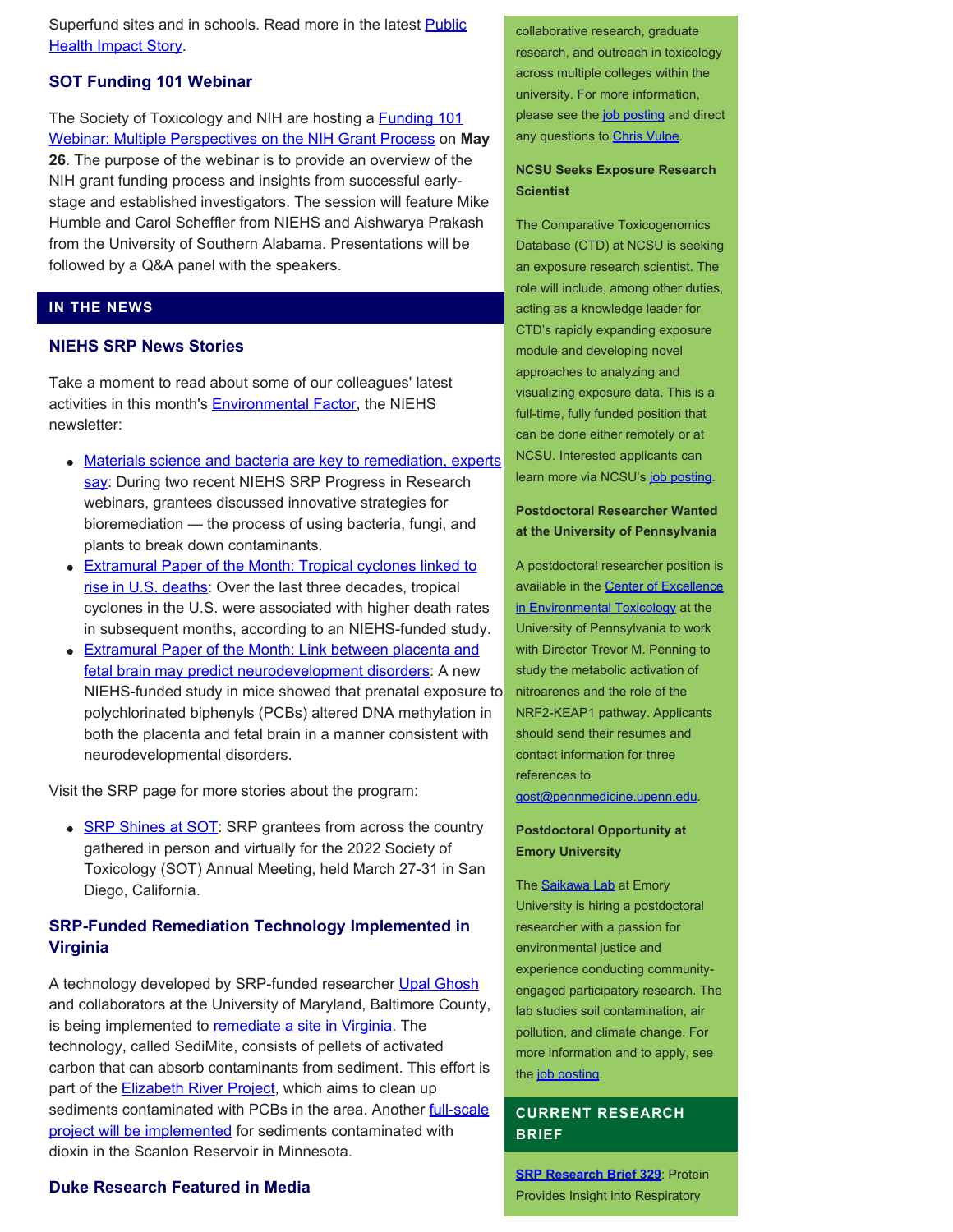Duke University SRP Center Co-Director Heather Stapleton was interviewed for a [news story](https://www.wsaw.com/2022/03/08/study-pfas-can-have-effects-animals-pets/) about potential impacts of PFAS on household pets and people. Stapleton recommended installing home water filters to decrease exposure risks.

Chiara Klein, Duke SRP Community Engagement Core (CEC) coordinator, spoke on the **CoastLine** radio program about the center's work on [subsistence fish consumption](https://sites.nicholas.duke.edu/superfundcec/fish/). The interview covered the results of recent fish tissue sampling work as well as the origin and goals of the **Stop, Check, Enjoy campaign**. The Duke team was also interviewed by [WRAL](https://www.wral.com/stop-check-before-you-enjoy-fish-consumption-month/20209409/) about this campaign.

#### **Horney Cited About COVID-19**

[Everyday Health](https://www.everydayhealth.com/coronavirus/marking-years-since-the-start-of-the-coronavirus-pandemic/) and [Delaware Public Media](https://www.delawarepublic.org/science-health-tech/2022-03-15/evaluating-the-impact-of-2-years-in-the-covid-19-pandemic) cited Texas A&M University (TAMU) SRP CEC co-lead Jennifer Horney on the impact of the COVID-19 pandemic after two years.

#### **Chief Interviewed About Academic Collaboration**

[Native Science Report](https://nativesciencereport.org/2022/03/diabetes-on-tap/#more-6599) interviewed Karletta Chief, University of Arizona SRP Center CEC lead, about the partnership between the university and Diné College. The two schools study the link between arsenic-contaminated drinking water and diabetes and work together to improve access to contaminant-free water.

#### **Srivastava Quoted on Styrene**

University of Louisville SRP Center researcher Sanjay Srivastava spoke at a community meeting in Louisville and was quoted in [local news](https://www.wlky.com/article/community-meeting-concerns-south-louisville-chemical-spill/39654980) on the possible negative health effects of exposure to the chemical styrene. An accidental spill of styrene, a liquid chemical used in manufacturing, occurred in March in the sewer system close to the neighborhood where the meeting was held.

#### **Hornbuckle Interviewed in Seattle Times**

A [Seattle Times article](https://www.seattletimes.com/seattle-news/times-watchdog/toxic-pcbs-festered-at-a-monroe-washington-school-as-sky-valley-students-teachers-grew-sicker/) featured University of Iowa SRP Center Director Keri Hornbuckle in a story about health concerns of PCBs among students and teachers at a school in Monroe, Washington. Hornbuckle discussed recent research showing strong ties between PCB exposure and illness but noted the difficulty of pinning down the precise levels of PCB exposures that may lead to immediate harm.

#### **Berkeley Researchers Highlighted**

Clare Pace, a trainee at the University of California (UC), Berkeley, was featured on the **TapTalk podcast**, a podcast about drinking water in rural America, hosted by the Illinois State Water Survey. In the episode, Pace discussed data accessibility and issues related to safe water access and environmental justice affecting small communities in rural areas.

A [story in KQED](https://www.kqed.org/science/1979092/how-rising-sea-levels-could-push-up-a-toxic-soup-into-bay-area-neighborhoods) highlighted latest updates from the Toxic Tides project, led by Rachel Morello-Frosch. New models from the project show that around 900 toxic sites, including Superfund sites, could be impacted by sea level rise, and that contaminants could spill into communities up to three miles inland. Morello-Frosch leads the CEC at the center.

Toxicity of Cadmium (Veena Antony, University of Alabama Birmingham)

Past [Research Briefs](http://tools.niehs.nih.gov/srp/researchbriefs/index.cfm) are available on the SRP website. To receive the monthly Research Briefs or to submit ideas, email Sara Amolegbe [\(sara.amolegbe@nih.gov](mailto:sara.amolegbe@nih.gov)).

#### **EVENTS**

SRP Progress in Research Webinar Session III: Plant and Fungal-based **Bioremediation** May 13, 2022 Virtual

**[SETAC Nontarget Analysis for](https://nta.setac.org/)** [Environmental Risk Assessment](https://nta.setac.org/)  May 22-26, 2022 Durham, NC

[Third National PFAS Conference](https://pfasmeeting.wordpress.ncsu.edu/)  June 15-17, 2022 Wilmington, NC

**International Data Week** June 20-23, 2022 Seoul, South Korea and Virtual

[Brownfields 2022 Conference](https://brownfields2021.org/about/conference-overview/)  August 16-19, 2022 Oklahoma City, OK

**SETAC Asia-Pacific Conference** [2022](https://singapore.setac.org/)  September 5-8, 2022 **Virtual** 

11th Conference on Metal Toxicity and Carcinogenesis October 16-19, 2022 Montreal, Canada

**SRP Annual Meeting** November 15-17, 2022 Raleigh, NC

# **GET UPDATES FROM OTHER SRP GRANTEES**

To see the latest SRP grantee publications, visit the **SRP Grantee** [Publications page.](https://tools.niehs.nih.gov/srp/publications/granteepublications.cfm)

Visit the [SRP Materials for Grantees](https://www.niehs.nih.gov/research/supported/centers/srp/resources/index.cfm) [page](https://www.niehs.nih.gov/research/supported/centers/srp/resources/index.cfm) for helpful information, such as SRP administrative supplements information, SRP best practices, guidelines for NIEHS logo use, and the Data Collection Form.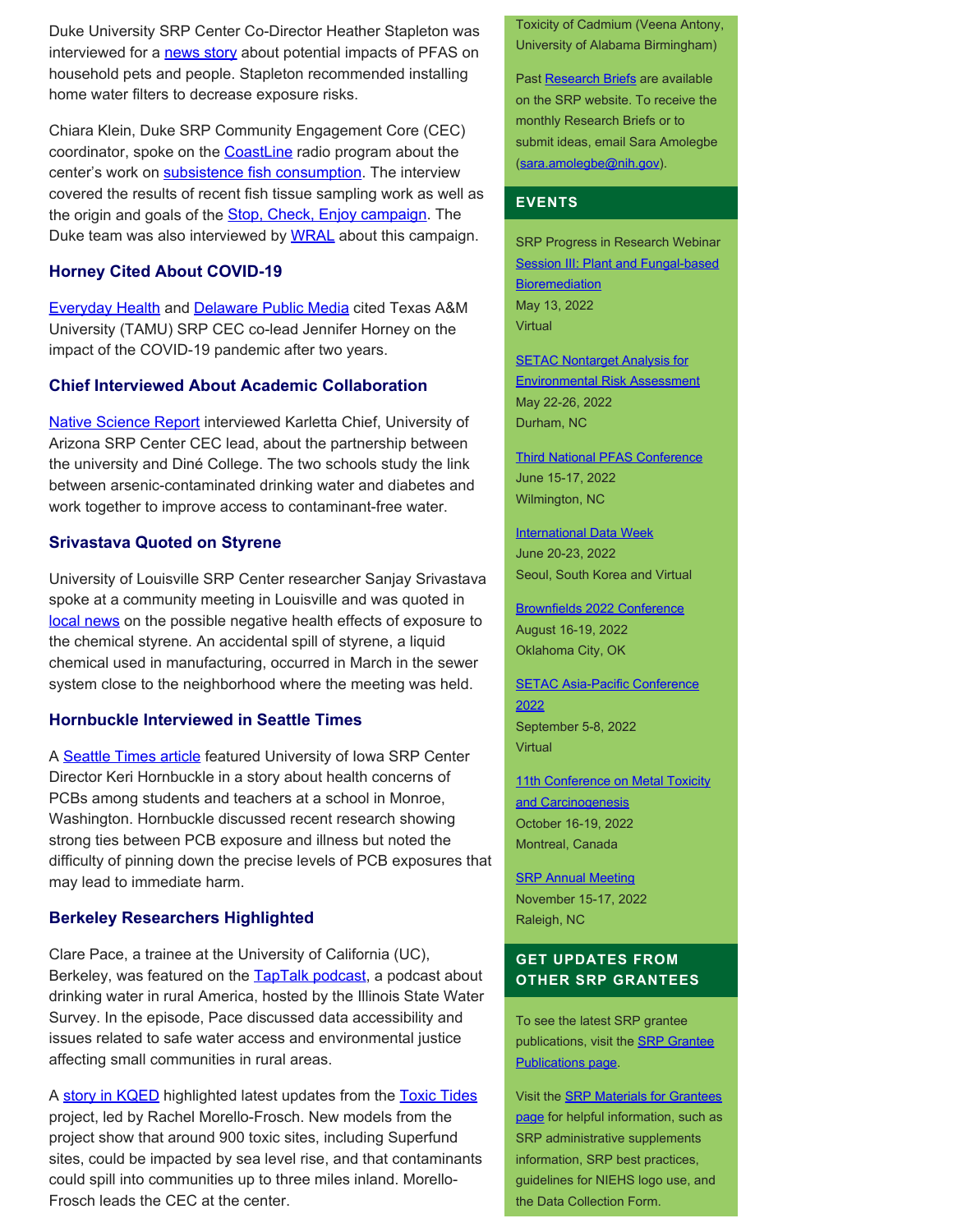#### **TRAINEE SPOTLIGHT**

#### **Using Bioinformatics to Improve Health Equity**

This month we spoke with Nnamdi Osakwe, a trainee at the North Carolina State University (NCSU) SRP Center. Osakwe is mentored by David Reif, who leads the center's **Data Management and** [Analysis Core](https://tools.niehs.nih.gov/srp/programs/Program_detail.cfm?Project_ID=P42ES0310095637&FY=2020) (DMAC).



# *Tell us about your work with the NCSU SRP Center.*

The purpose of my research is to understand the relationship between environmental exposures and

human health outcomes in populations disproportionately exposed to poor environmental quality and social inequities, or environmental health disparities. By using bioinformatic techniques —collecting, storing, and analyzing biological data — I hope to provide affected communities and policymakers with data on environmental quality and its effects on human health.

#### *How did you become interested in this work?*

As an undergraduate at North Carolina Central University (NCCU), I had the opportunity to work under the guidance of ClarLynda Williams-DeVane to use bioinformatics to study the health disparities surrounding diseases like asthma, diabetes, and obesity. Recognizing the knowledge gaps in health disparities research and the lack of diverse researchers addressing these problems fueled me to pursue this area further.

#### *You recently received a [Research Supplement to Promote](https://www.niehs.nih.gov/research/supported/centers/srp/resources/general_administrative_supplements/diversity/index.cfm) [Diversity in Health-Related Research.](https://www.niehs.nih.gov/research/supported/centers/srp/resources/general_administrative_supplements/diversity/index.cfm) Tell us about it.*

This is a supplement to the center's DMAC grant and will provide me with the necessary resources to adequately target and study areas disproportionally exposed to contaminants of top priority to SRP, like PFAS. Receiving this supplemental grant confirmed and validated that my research is essential and meaningful to SRP and to NIEHS as a whole.

#### *Tell us about a project that excites you.*

I am collaborating on a project to study the relationship between green spaces and their effects on biological aging, one of the risk factors for many human diseases. I get to combine many of my interests in this project: bioinformatics, environmental health, public health, and health disparities. I am thankful I can pursue my interests while helping to make positive change for oftenignored communities.

#### *What is one piece of advice that you want to share with other SRP trainees?*

Patience is key. There is no doubt that graduate school will test your patience in many ways but learning to persevere and take challenges one step at a time has helped me get through this experience. Although it can seem long and difficult, consistent, and gradual progress will eventually lead you to achieve your

See the **SRP Science Digest** to read more about recent SRP research highlights and activities.

The **SRP Events page contains** information about upcoming meetings, seminars, and webinars.

The SRP website also has **Search** [Tools](http://tools.niehs.nih.gov/srp/search/index.cfm) to help you learn more about projects funded by the program.

# **JOIN THE @SRP\_NIEHS KNOWLEDGE NETWORK ON TWITTER!**

NIEHS uses Twitter, a popular social media tool, for information sharing through tweets. Many SRP Centers also have accounts, and it would be great if all participated! Follow us [@SRP\\_NIEHS](https://twitter.com/SRP_NIEHS) to instantly hear news about the program, noteworthy publications, events, and job opportunities for trainees.

#### **CONTACT INFORMATION**

Need to get in touch with an NIEHS SRP staff member? Check out our [Contact Staff](https://www.niehs.nih.gov/research/supported/centers/srp/about/contact_us/index.cfm) page.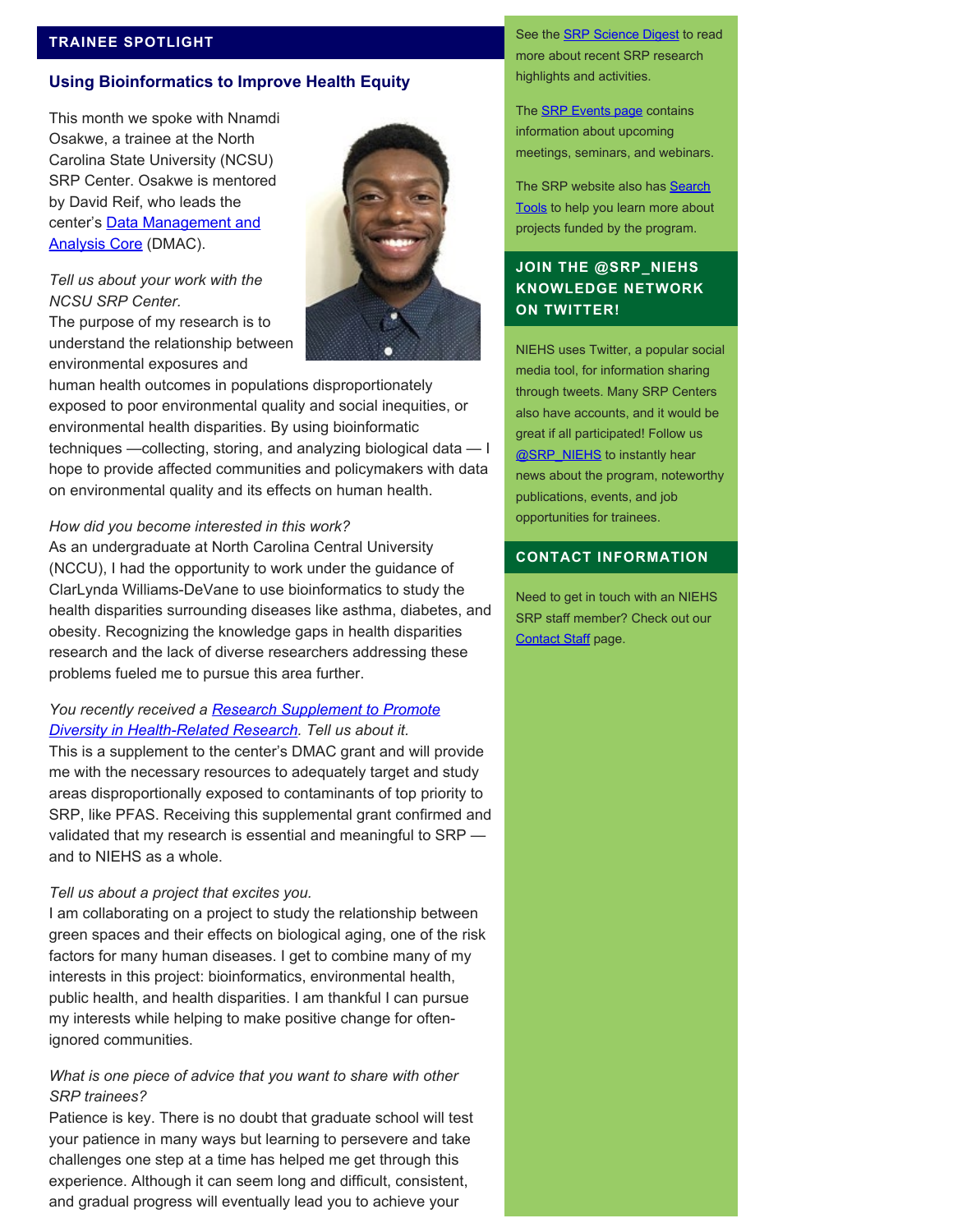#### **HOT PUBLICATION**

#### **Link Between PFAS and Liver Disease Revealed**

Human exposure to PFAS may [affect biological pathways](https://pubmed.ncbi.nlm.nih.gov/34627976/) [associated with non-alcoholic fatty liver disease](https://pubmed.ncbi.nlm.nih.gov/34627976/) (NAFLD), according to SRP-funded research at Boston University.

PFAS are chemicals used in firefighting foams and in everyday products designed to repel stains, grease, and water. Humans are exposed to these substances mainly through diet and contaminated water. Exposure to PFAS has been associated with many negative health outcomes, including a possible link to NAFLD.

Researchers explored whether a causal relationship existed between PFAS exposure and specific NAFLD-related metabolic processes. They measured PFAS in the liver and blood of 105 individuals with NAFLD and observed that PFAS concentrations were associated with disturbances in certain metabolic pathways in the liver, such as lipid and bile acid metabolism. According to the authors, previous research has also documented changes to those pathways in patients with NAFLD.

The team then compared the results to [mice exposed to](https://pubmed.ncbi.nlm.nih.gov/32822737/) [perfluorooctanoic acid](https://pubmed.ncbi.nlm.nih.gov/32822737/) (PFOA), one of the most widely detected PFAS in humans. They observed that PFOA caused changes in mice that were similar to those found in humans. The findings suggest that PFAS exposure may increase the likelihood and severity of NAFLD by altering important metabolic pathways, say the researchers.

According to the authors, females may be more sensitive to the effects of PFAS, as the association between liver metabolism and PFAS exposure was stronger in females than males, even at lower exposure levels.

# **AWARD WINNERS**

#### **Baker Awarded Biemann Medal**

Erin Baker, NCSU SRP Center Director, was awarded the [2022](https://superfund.ncsu.edu/news/2813/) **Biemann Medal** by the American Society for Mass Spectrometry. The medal recognizes significant achievement in basic or applied mass spectrometry in the early stages of an academic career. The award will be presented at the American Society for Mass Spectrometry Conference in June.

#### **University of Rhode Island Trainees Honored**

University of Rhode Island (URI) SRP Center trainee Erasme Uyizeye was elected to be the [International Delegate](https://mailchi.mp/c581b6475644/2021sfs-annual-meeting-abstract-submission-open-10885945?e=5fb9505457) for the Society of Freshwater Science by society members. Former trainee Emily Marques, who worked in the Angela Slitt laboratory, received the **Paper of the Year Award** from the Northeast Chapter of the Society of Toxicology for her research at URI.

#### **Recognition for Iowa Faculty and Trainees**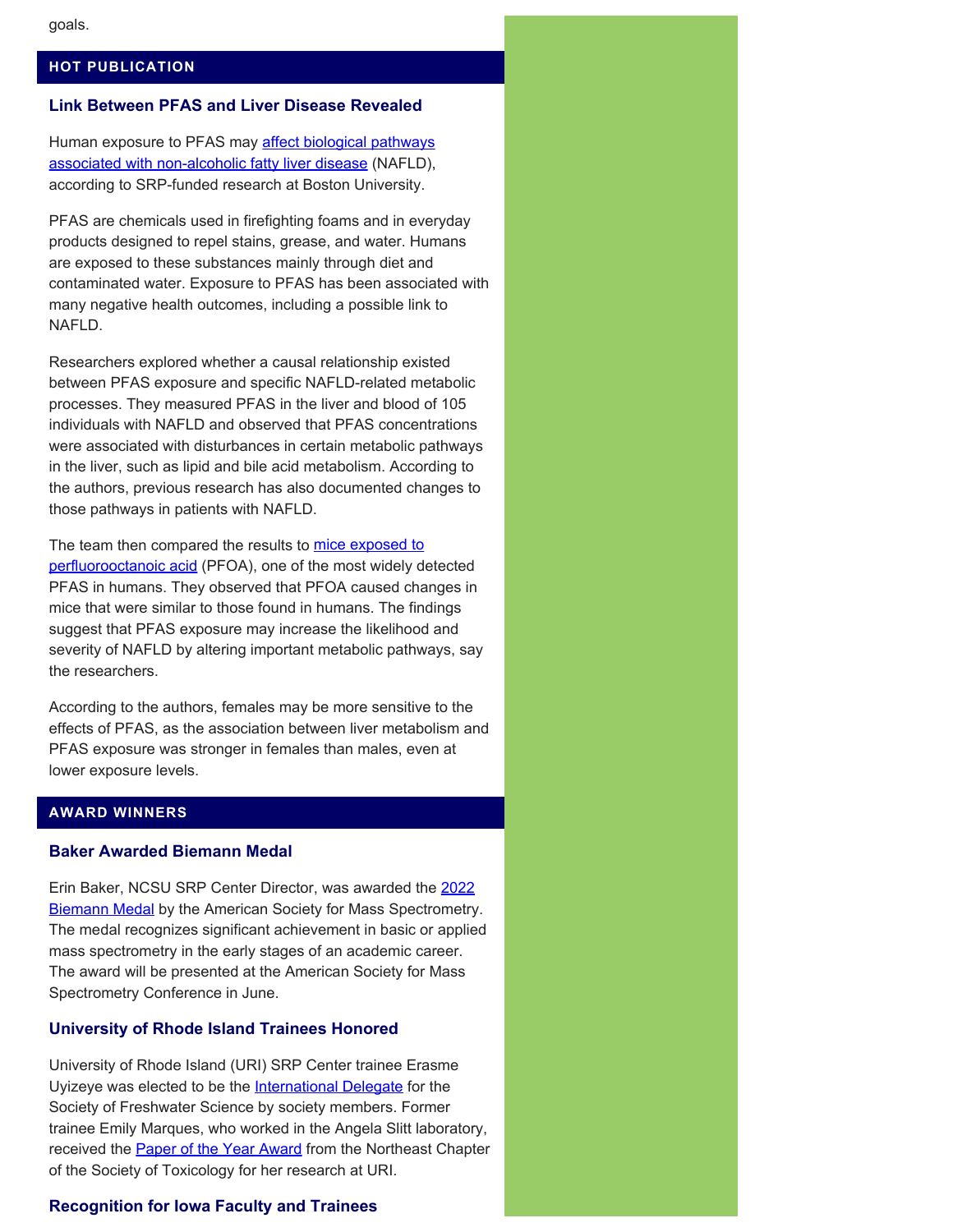Gerald Schnoor, a researcher at University of Iowa SRP Center, received the [2022 Outstanding Achievements in Environmental](https://pubs.acs.org/doi/10.1021/acs.estlett.1c00992) [Science and Technology Award: The Americas Region](https://pubs.acs.org/doi/10.1021/acs.estlett.1c00992) from the American Chemical Society. Schnoor was recognized for his leadership and expertise in phytoremediation technology, or the use of plants to treat pollution.

Keri Hornbuckle received an **Award for Faculty Excellence** from the Board of Regents, State of Iowa. The award honors exceptional contributions and sustained records of excellence in the recipient's field.

Trainee Panithi Saktrakulkla won a **Dare to Discover Award** from the University of Iowa, which recognizes exemplary student scholars. Winners will be displayed on a banner in downtown Iowa City during the spring. Saktrakulkla's SRP research focuses on the development of measurement techniques to determine contamination levels of PCBs.

Trainee Amanda Bullert received the University of Iowa Carver College of Medicine Trainee Scholar Award for her [first-author](https://pubs.acs.org/doi/10.1021/acs.chemrestox.1c00226) [publication](https://pubs.acs.org/doi/10.1021/acs.chemrestox.1c00226) in Chemical Research in Toxicology. The award provides funding for registration or travel to a conference or to engage in an event used to collect data or advance an active research project.

## **Pistikopoulos Receives Achievement Award**

Stratos Pistikopoulos, who leads the DMAC at the TAMU SRP Center, was awarded the 2022 Association of Former Students [Distinguished Achievement Award](https://today.tamu.edu/2022/03/30/association-of-former-students-distinguished-achievement-award-recipients-named/) for highest standard of excellence in his area of research. The recipients are chosen by a campus-wide committee of faculty, staff, current students, and alumni.

# **CALL FOR ABSTRACTS**

# **Abstracts Requested for GSA Topical Session**

The fall meeting of the Geological Society of America (GSA) will feature a session related to public health and naturally occurring contaminants. Although GSA is focused on geology, the meeting welcomes researchers and talks from all disciplines. If you work with metals, radon, radioactivity, algae, bacteria, or similar topics, please consider submitting a talk for this session. More details will be on the [meeting website](https://community.geosociety.org/gsa2022/home) soon; the abstract submission deadline is **July 19**.

# **FUNDING OPPORTUNITIES**

# **Human Health Exposure Analysis Resource (HHEAR) Program**

Applications are being accepted for the **HHEAR program**, which provides researchers free access to laboratory and data analysis services to expand the assessment of environmental exposures in their existing NIH-funded studies. Past and present SRP grantees with ongoing studies can apply for no-cost targeted and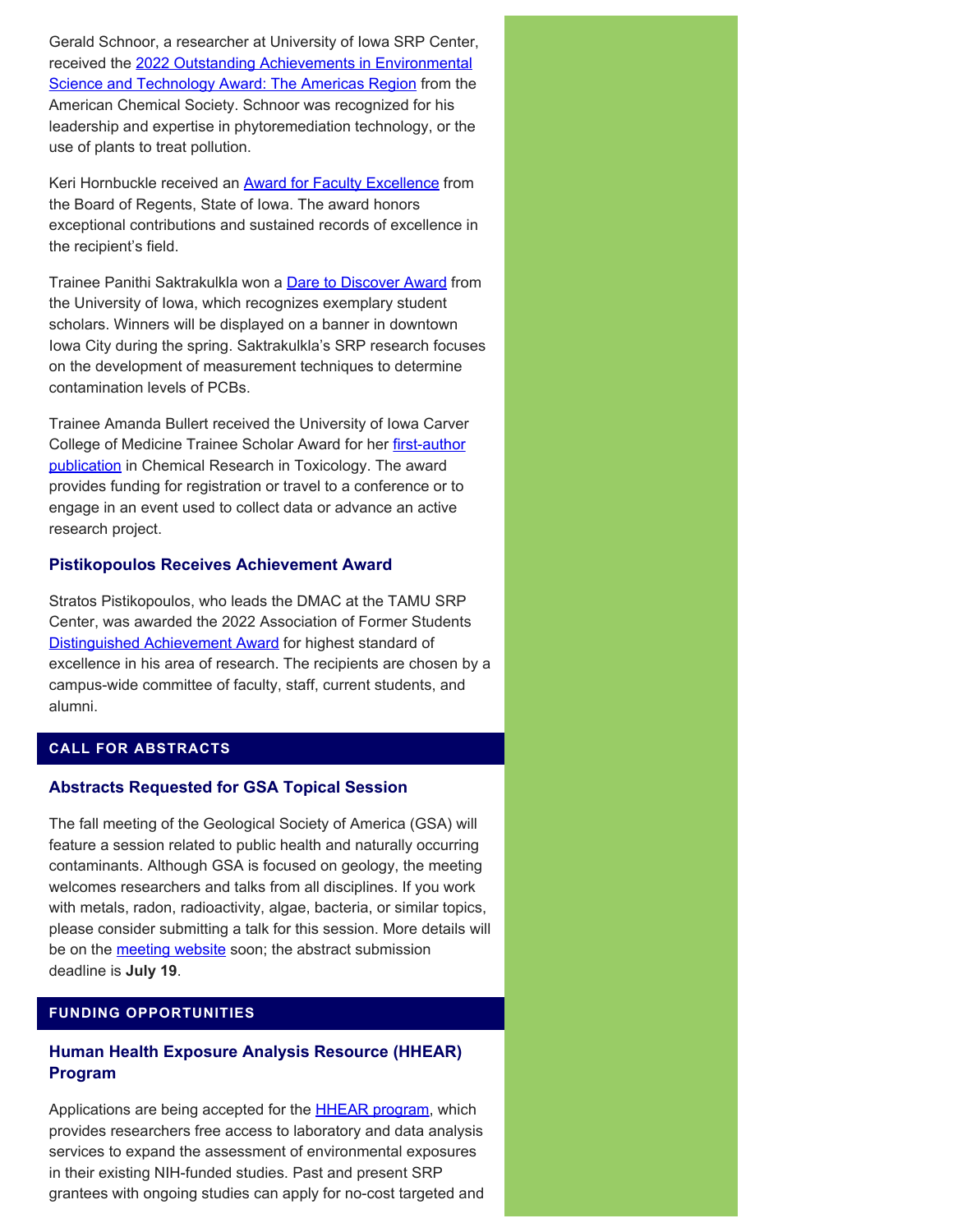untargeted analysis of environmental and biological samples. The next submission deadline is **May 13**. For questions related to the application process, visit the [How to Apply](https://hhearprogram.org/index.php/how-apply) page or contact [HHEARHelp@Westat.com.](mailto:HHEARHelp@Westat.com) If you have any questions about the HHEAR program, please contact Michelle Heacock ([heacockm@niehs.nih.gov\)](mailto:heacockm@niehs.nih.gov).

# **Supplements to Support Software Tools for Open Science**

NIH announced a **funding opportunity** for administrative supplements to invest in and support software tool development by researchers. Through these supplements, NIH aims to help researchers who have developed scientifically valuable software to make tools sustainable, contribute to open science, and take advantage of new data science and computing paradigms. The application due date is **May 15**.

# **Transformative Research to Address Health Disparities and Advance Health Equity**

The NIH Common Fund has reissued a **funding opportunity** to support projects that propose innovative research intended to develop and implement effective interventions to address health disparities and advance health equity. For more information, please see the initiative's **website**. The application due date is **May 23**.

# **Funding Announcement for Bioengineering Partnerships with Industry**

NIH [invites applications](https://grants.nih.gov/grants/guide/pa-files/PAR-22-123.html) to support research partnerships formed by academic and industrial investigators to develop bioengineering technologies to address biomedical research needs. The objective is to develop tools to enhance the practice of medicine. Applications are due **May 26**.

# **Supplements to Support Genotyping of Samples from Minority Populations**

The National Cancer Institute announced a [funding opportunity](https://grants.nih.gov/grants/guide/notice-files/NOT-CA-22-056.html) for administrative supplements to process and analyze biospecimens from understudied minority populations. The aim is to leverage existing samples for genome-wide sequencing in order to enhance racial and ethnic minority representation in genetics data repositories. The application due date is **May 26**.

# **Funding Opportunity to Support Research Education and Enhance Diversity**

The NIH Research Education Program [invites applications](https://grants.nih.gov/grants/guide/rfa-files/RFA-LM-22-001.html) for short-term research education experience support from individuals with diverse backgrounds. Funds will support talented students from groups underrepresented in the biomedical sciences to pursue research experiences in biomedical informatics and data science. A letter of intent was due **April 28**. Applications are due **May 31**.

# **RADx Tribal Data Repository**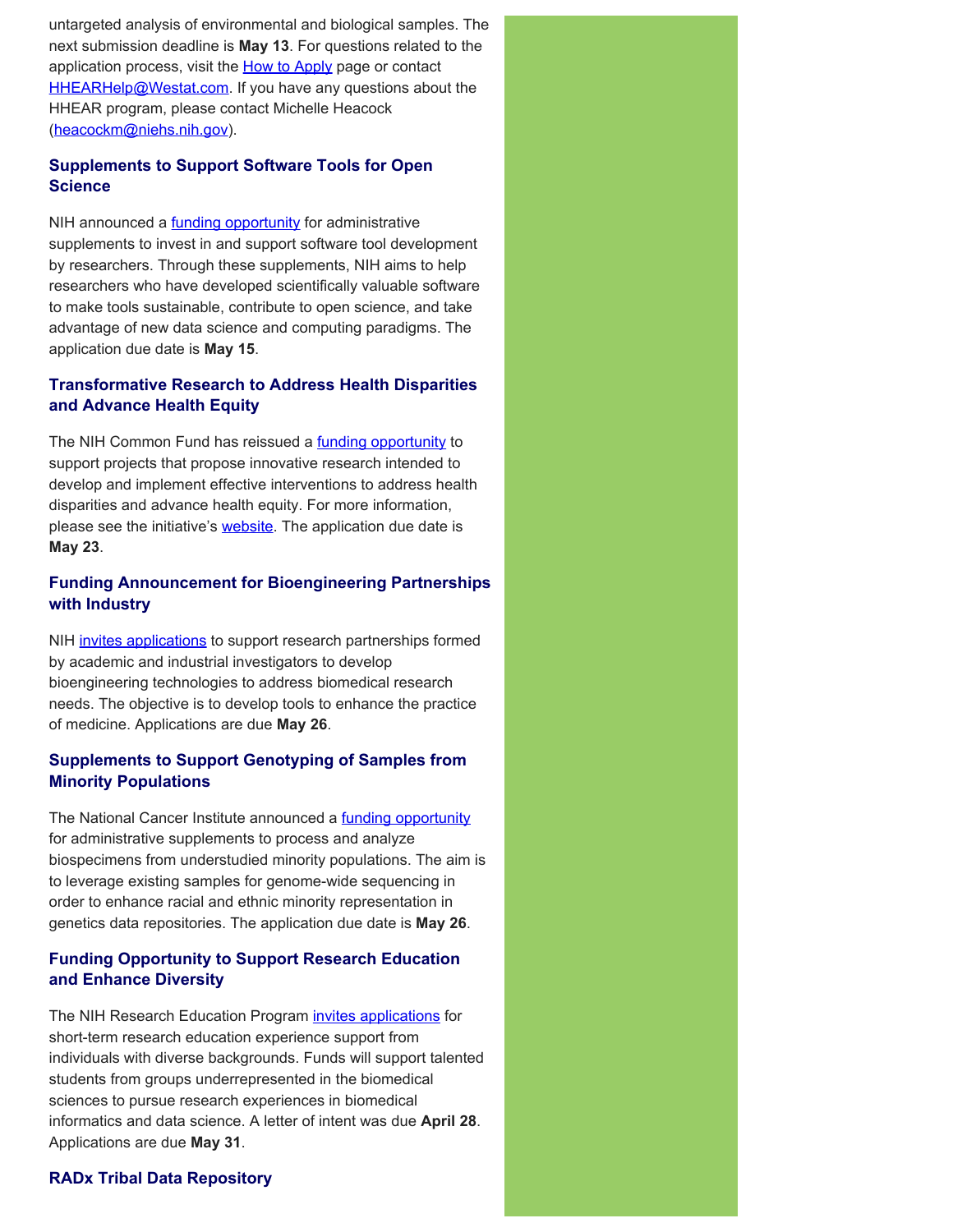NIH released a *funding opportunity* to support a RADx Tribal Data Repository. This opportunity will provide a repository for American Indian and Alaska Native data, collected from projects supported by the **RADx Initiative**. The aim is to better understand the impacts of COVID-19 on tribal communities and support research that informs policies to address current and future pandemics. The repository will enable responsible data sharing and access to researchers and their collaborators who generate RADx tribal research data, or who are interested in working with that data. A letter of intent was due May 1. The application deadline is **May 31.** 

# **Leveraging Health IT to Address and Reduce Health Care Disparities**

NIH invites applications to support multidisciplinary research that examines the impact of [leveraging health information technology](https://grants.nih.gov/grants/guide/pa-files/PAR-22-145.html) [\(health IT\) to reduce disparities.](https://grants.nih.gov/grants/guide/pa-files/PAR-22-145.html) Researchers evaluating access to and utilization of health care services, patient-clinician communication, and health outcomes for populations that experience health disparities in the U.S. are encouraged to apply. A letter of intent is due **May 6**. Applications are due **June 5**.

# **Funding Opportunity for Integration and Analysis of BRAIN Initiative Data**

The NIH has reissued a **funding opportunity** to develop tools for analyzing and integrating data related to the BRAIN Initiative. The aim is to develop new informatics tools to better access and visualize data across repositories. The application due date is **June 10**.

# **Technologies and Informatics Tools for Cancer Metabolomics**

The National Cancer Institute seeks to [support development of](https://grants.nih.gov/grants/guide/notice-files/NOT-CA-22-083.html) [innovative technologies and informatics tools](https://grants.nih.gov/grants/guide/notice-files/NOT-CA-22-083.html) for metabolomics research through the **Innovative Molecular Analysis Technologies** [\(IMAT\)](http://imat.cancer.gov/) program and the [Informatics Technology for Cancer](https://itcr.cancer.gov/) [Research \(ITCR\)](https://itcr.cancer.gov/) program. Metabolomics is the study of chemical reactions occurring in organisms, cells, or tissues that involve products of metabolism, called metabolites. Both IMAT and ITCR support projects across the continuum of basic-translationalclinical cancer research. The first due date, to support informatics tools, is **June 14**.

# **Technologies for Cancer Research and Management**

The Informatic Technology for Cancer Research Program at the National Cancer Institute released several funding opportunities for technologies and bioinformatics methods to improve the analysis, visualization, and interpretation of cancer research data. The application deadline for all funding opportunities is **June 14**.

- **[Development of Innovative Informatics Methods and](https://grants.nih.gov/grants/guide/rfa-files/RFA-CA-22-021.html)** [Algorithms for Cancer Research and Management \(R21](https://grants.nih.gov/grants/guide/rfa-files/RFA-CA-22-021.html) [Clinical Trial Optional\)](https://grants.nih.gov/grants/guide/rfa-files/RFA-CA-22-021.html)
- [Early-Stage Development of Informatics Technologies for](https://grants.nih.gov/grants/guide/rfa-files/RFA-CA-22-022.html) [Cancer Research and Management \(U01 Clinical Trial](https://grants.nih.gov/grants/guide/rfa-files/RFA-CA-22-022.html)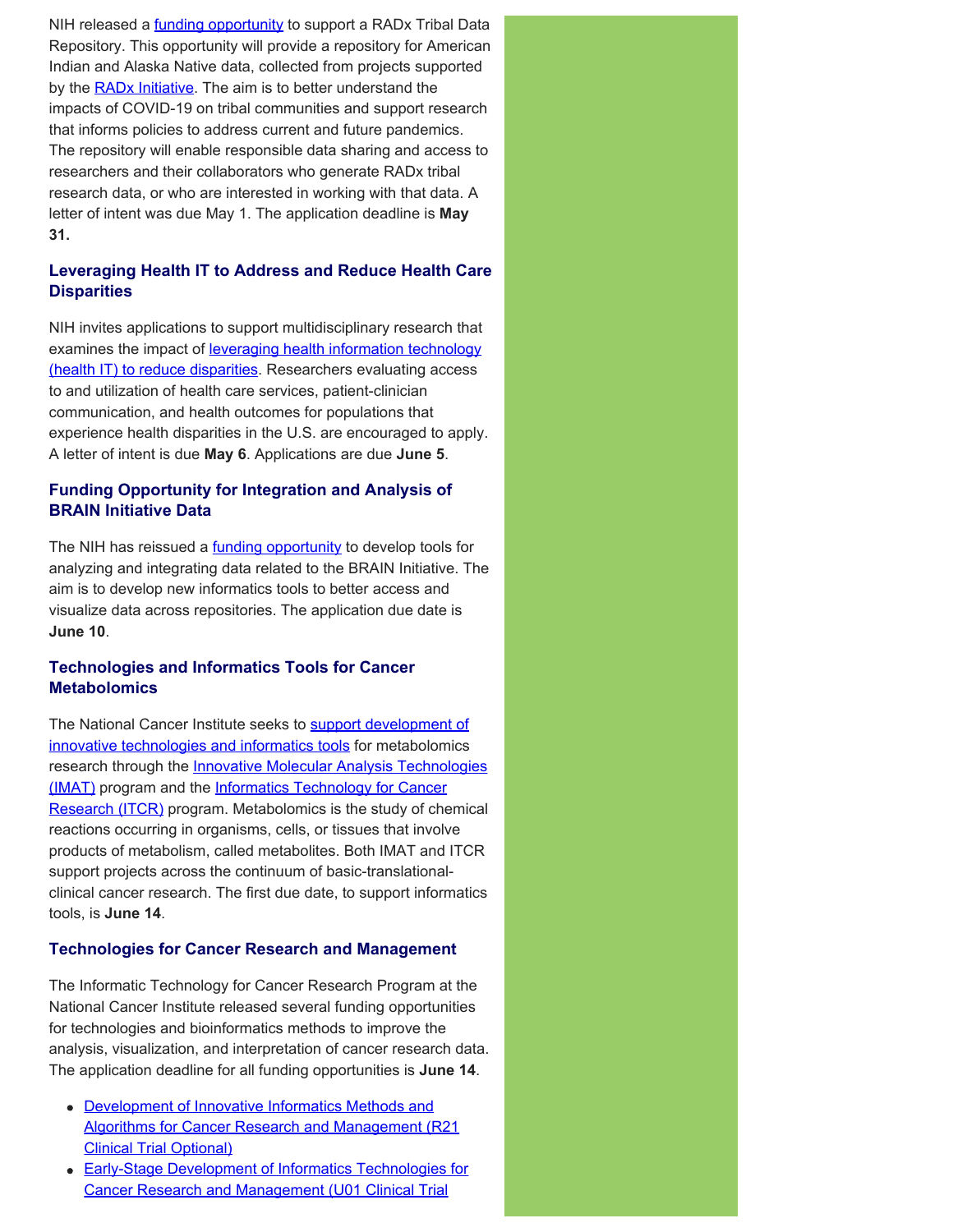[Optional\)](https://grants.nih.gov/grants/guide/rfa-files/RFA-CA-22-022.html)

- [Advanced Development of Informatics Technologies for](https://grants.nih.gov/grants/guide/rfa-files/RFA-CA-22-023.html) [Cancer Research and Management \(U24 Clinical Trial](https://grants.nih.gov/grants/guide/rfa-files/RFA-CA-22-023.html) [Optional\)](https://grants.nih.gov/grants/guide/rfa-files/RFA-CA-22-023.html)
- Sustained Support for Informatics Technologies for Cancer [Research and Management \(U24 Clinical Trial Optional\)](https://grants.nih.gov/grants/guide/rfa-files/RFA-CA-22-024.html)

#### **Research Grants for INCLUDE Project**

The NIH **INvestigation of Co-occurring conditions across the** [Lifespan to Understand Down syndromE \(INCLUDE\) Project](https://grants.nih.gov/grants/guide/rfa-files/RFA-OD-22-008.html)  seeks to support research projects to improve health and qualityof-life for individuals with Down syndrome. INCLUDE invites applicants conducting analyses of clinical and phenotypic datasets related to Down syndrome research, with an emphasis on elucidating the underlying etiologies of risk and resiliencies to co-occurring health conditions. A letter of intent must be submitted by **June 1**. Applications are due **July 1**.

#### **Somatic Mosaicism Across Human Tissues**

The NIH Common Fund [Somatic Mosaicism Across Human](https://commonfund.nih.gov/smaht) [Tissues](https://commonfund.nih.gov/smaht) program aims to transform our understanding of how genetic variation in somatic cells influences biology and disease. The program released *five funding opportunities* to spur technological development that will enable researchers to detect different types of variation, including reproductive cell variants and rare mutations. For all funding opportunities, a letter of intent must be submitted by **June 8**, and applications are due **July 8**.

#### **Funding Opportunity for Data Science Education Hub**

The National Human Genome Research Institute will offer a [funding opportunity](https://grants.nih.gov/grants/guide/notice-files/NOT-HG-22-012.html) for an Educational Hub for Enhancing Diversity in Computational Genomics and Data Science. The Hub's goal is to improve access to cloud-based computational genomics and data science among students underrepresented in these areas. The estimated application due date is **July 27**.

#### **National Aquatic Resource Surveys Data Analysis Innovation Challenge**

EPA is inviting students, scientists, and other stakeholders to [participate in a challenge](https://www.epa.gov/innovation/national-aquatic-resource-surveys-data-analysis-innovation-challenge) to use data from the [National Aquatic](https://www.epa.gov/national-aquatic-resource-surveys) [Resource Survey](https://www.epa.gov/national-aquatic-resource-surveys) to address key research questions relating to national priorities, including climate change, environmental justice, nutrient management, and other water quality topics. Individuals and teams of researchers that incorporate a variety of disciplines (e.g., environmental science, biology, ecology, geochemistry, statistics, economics, health, and social sciences) are invited to apply. A letter of intent must be submitted by **May 31**. Applications are due **September 30**.

# **INTERAGENCY NEWS**

#### **Federal Priorities for Information Integrity Research and Development**

The Networking and Information Technology Research and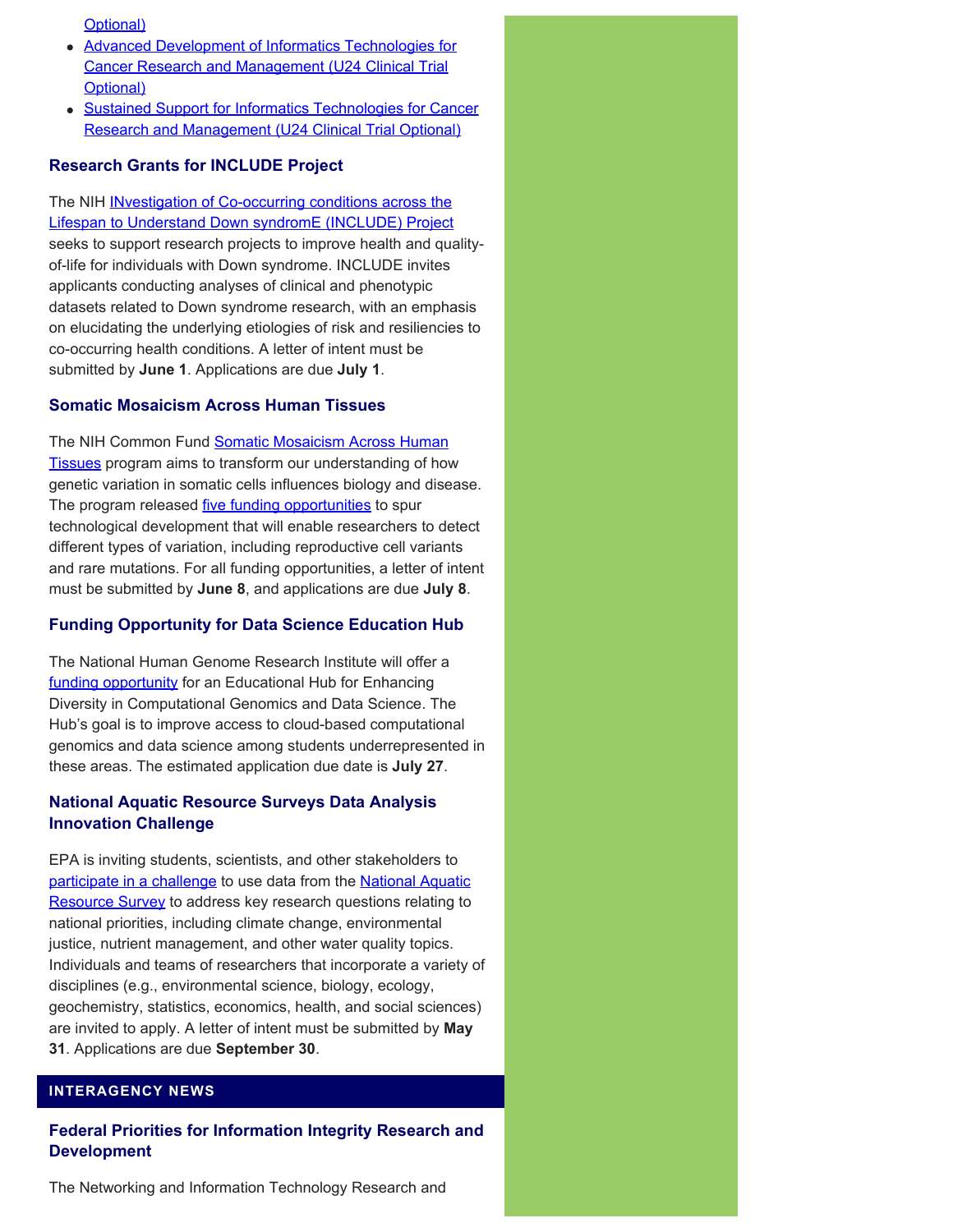Development National Coordination Office and National Science Foundation seek comments to understand ways the federal government can enable research and development activities. Their aim is to advance the trustworthiness of information, mitigate the effects of information manipulation, and foster an environment of trust and resilience in which individuals can be discerning consumers of information. Interested individuals or organizations are invited to [submit comments](https://www.federalregister.gov/documents/2022/03/17/2022-05683/request-for-information-on-federal-priorities-for-information-integrity-research-and-development) by **May 15**.

## **Feedback Sought on 2022 Environmental Justice Plan**

The Health and Human Services (HHS) Department is requesting input on a draft outline for the 2022 HHS Environmental Justice Strategy and Implementation Plan. This plan will guide multifaceted approaches to improving health among vulnerable populations and communities disproportionately impacted by environmental burdens. [Comments on the strategic plan](https://www.federalregister.gov/documents/2022/04/08/2022-07514/request-for-information-rfi-2022-hhs-environmental-justice-strategy-and-implementation-plan-draft) are requested by **May 19**.

#### **Health Communication Research RFI and Workshop**

The NIH is [requesting information](https://grants.nih.gov/grants/guide/notice-files/NOT-RM-22-012.html) on a potential Common Fund research program to support the development of novel approaches to address health and science communication. [Responses are requested](https://rfi.grants.nih.gov/?s=6250504abb0c0000b90021a2) by **May 27.** In addition, the NIH Common Fund is hosting a public workshop to bring together key representatives from multiple sectors that are influenced by health and science communication research to identify research opportunities and gaps. [Registration](https://roseliassociates.zoomgov.com/webinar/register/WN_q86fQ5VuSAStU1zkN79Sxw) is open now for the workshop on **May 16.** For more information, please see the [website.](https://commonfund.nih.gov/healthcommresearch) If you have questions about the NIH Common Fund efforts, please contact [Sara Amolegbe](mailto:sara.amolegbe@nih.gov).

#### **ATSDR Toxicological Profiles**

The Agency for Toxic Substances and Disease Registry (ATSDR)'s **Toxicological Profiles** (ToxProfiles) are a unique and comprehensive compilation of available toxicological and epidemiological information on a given hazardous substance. Each year, the agency reviews high priority ToxProfiles, as well as new substances, and chooses several to update or create. ATSDR seeks public comment on the following new and updated profiles:

- [Beryllium](https://wwwn.cdc.gov/TSP/ToxFAQs/ToxFAQsDetails.aspx?faqid=184&toxid=33), [Chlorodibenzofurans](https://wwwn.cdc.gov/TSP/ToxProfiles/ToxProfiles.aspx?id=938&tid=194), [Chloromethane](https://wwwn.cdc.gov/TSP/ToxProfiles/ToxProfiles.aspx?id=587&tid=109), [1,2-](https://wwwn.cdc.gov/TSP/ToxProfiles/ToxProfiles.aspx?id=592&tid=110) [Dichloroethane](https://wwwn.cdc.gov/TSP/ToxProfiles/ToxProfiles.aspx?id=592&tid=110), [Methyl-tert-butyl Ether](https://wwwn.cdc.gov/TSP/ToxProfiles/ToxProfiles.aspx?id=228&tid=41), and [N-](https://wwwn.cdc.gov/TSP/ToxProfiles/ToxProfiles.aspx?id=884&tid=173)[Nitrosodimethylamine](https://wwwn.cdc.gov/TSP/ToxProfiles/ToxProfiles.aspx?id=884&tid=173) by **May 23**.
- [Copper,](https://wwwn.cdc.gov/TSP/ToxProfiles/ToxProfiles.aspx?id=206&tid=37) [Mercury](https://wwwn.cdc.gov/TSP/ToxProfiles/ToxProfiles.aspx?id=115&tid=24), [Nitrobenzene](https://wwwn.cdc.gov/TSP/ToxProfiles/ToxProfiles.aspx?id=532&tid=95), and [Nitrophenols](https://wwwn.cdc.gov/TSP/ToxProfiles/ToxProfiles.aspx?id=880&tid=172) by **July 26**.

# **DATA SCIENCE AND DATA SHARING**

## **Integrating Environmental Data into the All of Us Research Program**

The NIH *[All of Us](https://allofus.nih.gov/about)* Research Program [seeks input](https://grants.nih.gov/grants/guide/notice-files/NOT-PM-22-001.html) on how to best collect and integrate environmental health data. *All of Us* is a historic effort to collect and study data from one million or more people living in the United States to build a diverse database that can inform thousands of studies on a variety of health conditions.